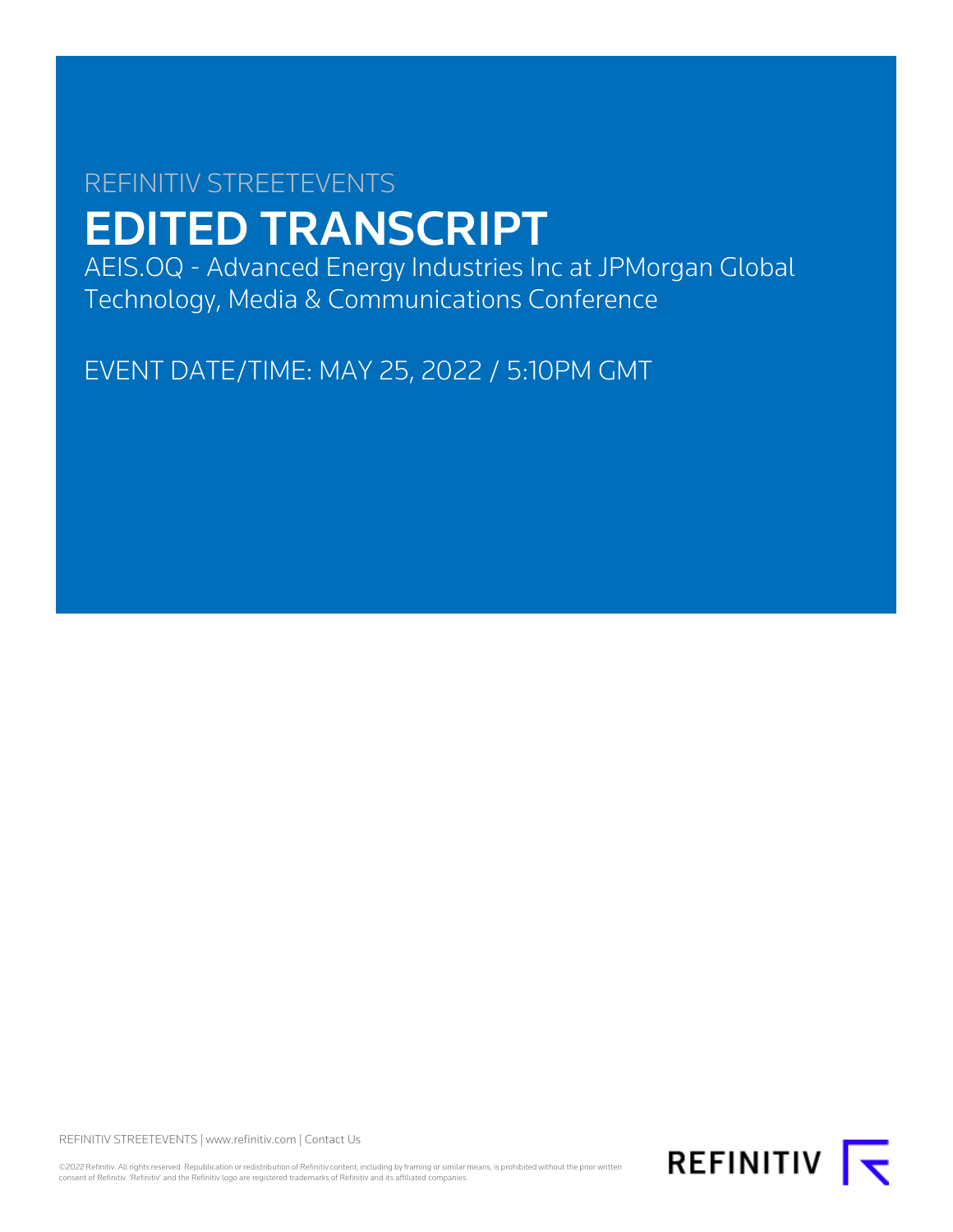# **CORPORATE PARTICIPANTS**

**[Paul R. Oldham](#page-2-0)** Advanced Energy Industries, Inc. - Executive VP & CFO **[Stephen D. Kelley](#page-1-0)** Advanced Energy Industries, Inc. - President, CEO & Director

# **PRESENTATION**

### **Unidentified Analyst**

We're going to kick it off. Hopefully everyone enjoyed their lunch. I want to say thank you so much for coming. Really excited to have the Advanced Energy team here with us. Thank you guys so much for flying all the way here.

<span id="page-1-0"></span>With us today, we have Steve Kelley, the CEO. We have Paul Oldham, the EVP and CFO; and we have Edwin Mok, who is the VP of IR. So for those in the room who may be less familiar with the Advanced Energy story, I guess, Steve, do you mind kicking it off just with a quick overview of the business, including your product portfolio and your customer base?

# **Stephen D. Kelley** - Advanced Energy Industries, Inc. - President, CEO & Director

Yes, thanks very much for having us today. Can you hear me okay? Yes. So we're a roughly \$1.5 billion a year company located in Denver, Colorado. Our core expertise is in precision power. So we've been delivering precision power delivery systems to the semiconductor equipment industry for over 40 years. So that's our core business.

Over the years, we've branched out into other precision power businesses. And now we address the industrial market, the medical market, computing, networking and telecom markets as well. And so what we offer customers is a one-stop shop for sophisticated power delivery systems for very expensive electronic equipment. And we're generally a high-growth company. We sell into fast-growing applications. Of late, our biggest issue has been supply of ICs. So that's constrained our growth somewhat in 2021 and continues to constrain us this year, but we are making some progress there. So our revenues are improving, and we have record backlog of over \$1 billion.

So the demand side is quite strong. We're also innovating at a very high rate. We have over 1,200 development engineers at the company who work very closely together to bring a variety of technologies to market. And then we have a strong network of factories, primarily in Asia. So in total, we employ about 11,000 people at the company.

# **QUESTIONS AND ANSWERS**

# **Unidentified Analyst**

So maybe just because you just mentioned it, you have over \$1 billion of backlog. How much has that backlog grown? And how durable is it?

# **Stephen D. Kelley** - Advanced Energy Industries, Inc. - President, CEO & Director

Yes. So the backlog is at a record level, and that's largely because of high demand and our supply constraints. But we think the backlog is extremely durable because most of our revenue as a company is sole-source revenue. So if you take a look at our \$1.5 billion, roughly 70% of it comes from sole-source products. And if you look at our backlog, roughly 80% of our backlog dollar value is coming from sole-source products.

So customers want those products. It's hard to design us out, and they're expediting us every day to get more product from us. So we think it's durable. The last 20% of the business is more fungible. We have competition there. And so we basically pay close attention to our inventory levels in that part of the business, so we don't get overextended.

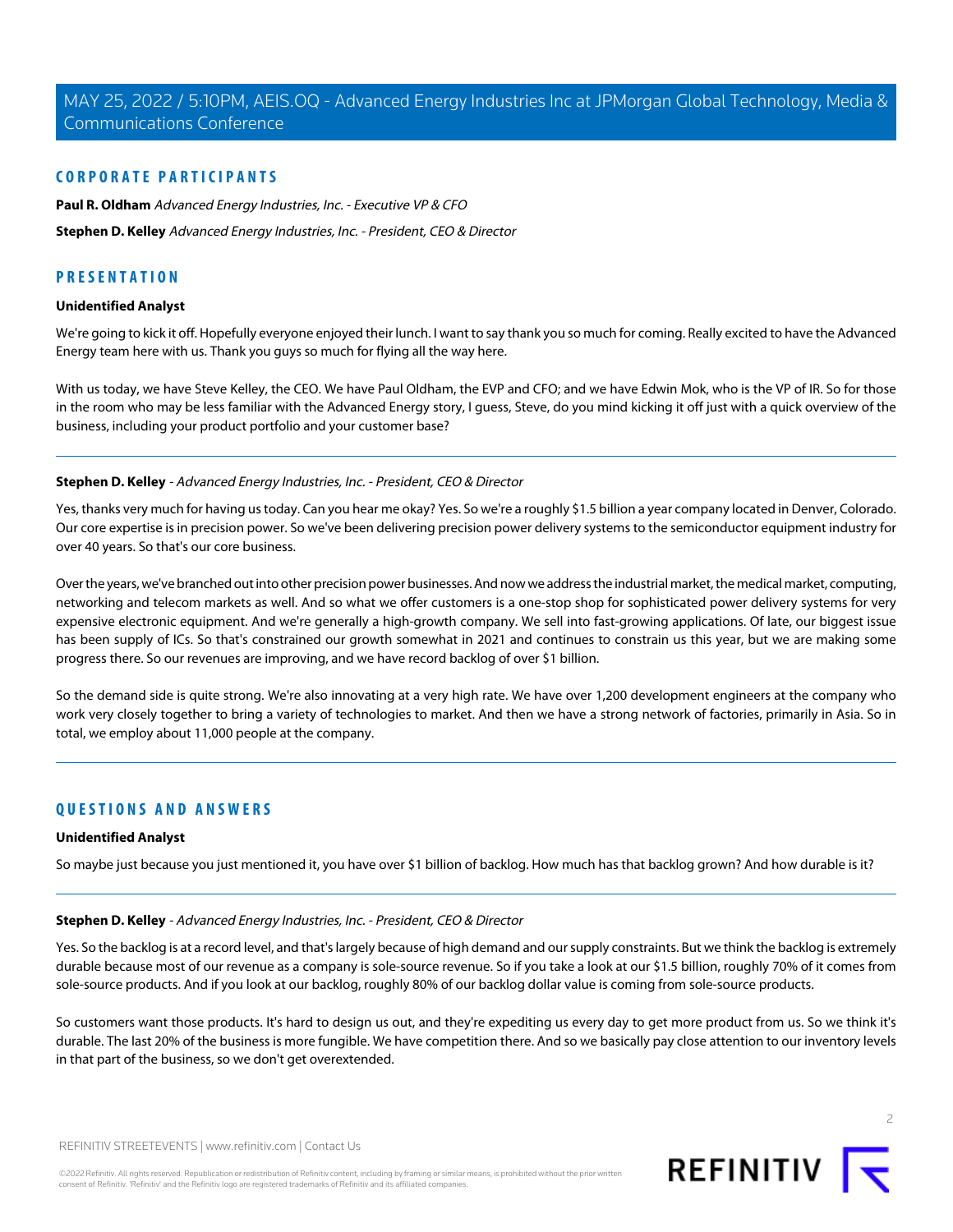# **Unidentified Analyst**

Maybe speaking about that competition, your competitive landscape, who should people be thinking about as your kind of key competitors that you're open?

### **Stephen D. Kelley** - Advanced Energy Industries, Inc. - President, CEO & Director

It's an interesting question because in our business, we have a variety of competitors and they change in every market. With 1 or 2 exceptions, they're all much smaller than we are. And so that's something we bring to the market is a certain size, and it gives comfort to our customers because almost all of the applications we sell into are very long life-cycle applications. So we get a design win, and we'll keep shipping that product for 10, 15, 20, sometimes 30 or 40 years. And so the fact that Advanced Energy has been here for 40 years already and is very healthy financially and is clearly focused on growth and investment, it's a big plus for our customers.

### **Unidentified Analyst**

As you can imagine, a theme at the conference so far has about -- has been about supply chain disruption. So several companies, Cisco, Applied Materials have highlighted the impact of China lockdowns on their supply chain as well as other factors. Have you seen an impact on your operations or your supply chain?

# **Stephen D. Kelley** - Advanced Energy Industries, Inc. - President, CEO & Director

Yes. So supply chain has been a topic du jour for quite some quarters now. And the one common theme I would say is that almost all of our supply chain issues are integrated circuit-related, and they tend to be older nodes. So greater than 28-nanometer nodes. So there's a lot of competition for that product from automotive customers as well as other industrial suppliers like ourselves. So we've been fighting these battles for, I would say, the better part of a year. And I think we're getting better at it. You develop some skills, finding product, dealing with suppliers, dealing with distributors, dealing with brokers.

We've also been able to redesign a number of our products where we find we have ICs that we just can't get, so problematic parts. So we could design around those parts and redirect that business to suppliers who are willing to support us.

# <span id="page-2-0"></span>**Unidentified Analyst**

I realize I probably should have at the beginning, but Paul, anything on the safe harbor forward-looking statements?

### **Paul R. Oldham** - Advanced Energy Industries, Inc. - Executive VP & CFO

Just a reminder to have a look at our forward-looking statements in our filings with the SEC that identify various risks. Thank you.

### **Unidentified Analyst**

Great. Thanks. All right. Another big topic of conversation is inflation. Obviously, talking about supply chain input costs, how have these factors impacted your business? And what are you doing to manage costs and support your margins?





3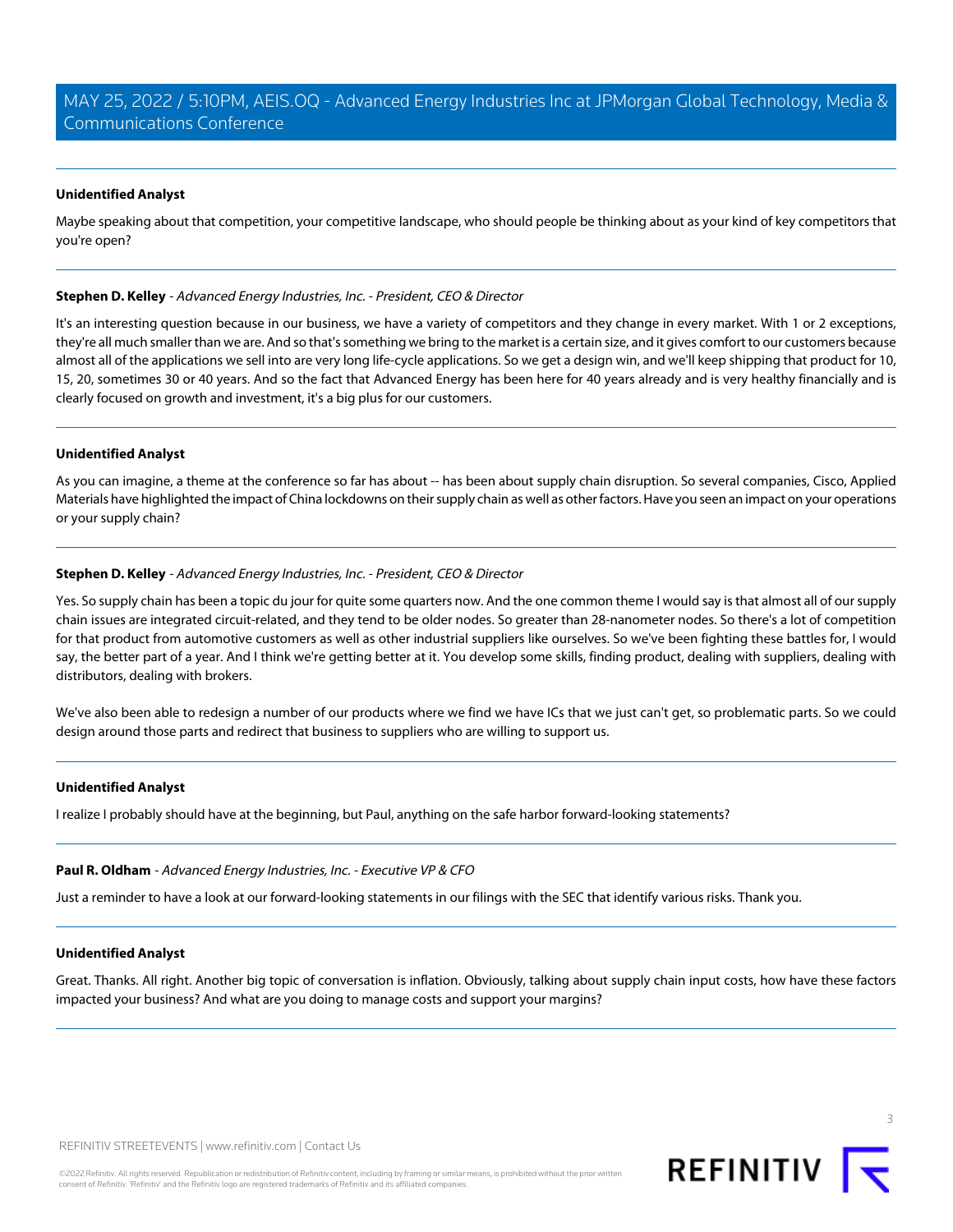### **Paul R. Oldham** - Advanced Energy Industries, Inc. - Executive VP & CFO

Yes. Maybe I'll talk about that for just a minute. We have a goal as a company to have over 40% gross margins. And just prior to the supply chain challenges, we were actually very close to that long-term target. What we've seen since then is that the limited supply of parts have increased our input costs, especially for scarce materials. And in many times for these very scarce parts, we've had to pay many multiples of their normal cost to get the parts in.

Our customers have supported us on that. And in many cases, we're being reimbursed or partially compensated for those parts, but it's having an impact on our gross margins. So between the 36% we're running today and our target of 40%, over 200 basis points of that is just these premium materials. And over time, we think that, that premium we're paying will dissipate. Eventually, we'll be able to get many of these parts from normal channels.

There's about another 100 basis points of just cost inflation in that. I mean everybody is reading about rising prices on wafers, on certain parts, and we see that as well. And that, we think, will largely be able to either pass on to our customers through pricing or through our own efficiencies to be able to offset that over time. Steve talked about, for example, some of the redesigns that we're doing.

And then finally, there's about 100 basis points of just inefficiencies in our factories. We've kept -- despite kind of the supply chain shortage, we kept our labor force fully intact. We're actually adding capacity and making investments because we do see much higher potential revenue levels as we go forward given the industry dynamics and our backlog. And -- but it hasn't been very efficient as you chase these few parts. And so we're carrying that. So as the supply environment begins to normalize, we feel very confident we'll be able to move back towards and even above the 40% gross margin target as we go forward.

### **Unidentified Analyst**

Got it. So maybe going from gross margins to earnings, you guys are targeting earnings to return to an annualized run rate of \$6 per share, I believe, by fourth quarter of this year and to further grow into next year '23. Can you talk through what you're doing to achieve those targets, maybe anything incremental to what you were just talking about?

# **Paul R. Oldham** - Advanced Energy Industries, Inc. - Executive VP & CFO

Yes, that's right. So supply chain shortages have been our biggest challenge. Our demand is very strong. And the supply chain is affecting our top line, our ability to get product out. It's affecting our gross margins. It's also affecting our inventory interestingly enough because we've been able to bring in inventory for these noncritical or scarce parts to support a much higher level of business.

So as we're able to resolve those, we expect our revenue should be able to run north of \$400 million a quarter for an extended period of time. Gross margins improved back into the high 30s or low 40s and the combination of those 2 things will, we believe, easily generate over \$6 of share annualized earnings. Question is when do we get there? And our operating view is that we think we can start to get there in the fourth quarter of this year. We have made some improvements internally relative to getting parts. There are some areas where we think the market could be improving. And so our operating view is that by the fourth quarter, we ought to be getting close to that run rate. It will all come down to the supply situation, but we believe the fundamentals, the building blocks are there. And that should be able to be sustained for multiple quarters.

So while it's been a sort of a day-to-day slog of finding parts, we believe there's a lot of pent-up earnings potential in the company. As the situation starts to normalize, that can drive the company for many quarters going forward.

### **Unidentified Analyst**

Got it. So maybe going back, we spoke before about backlog. There are, however, a bunch of macro headwinds that could potentially limit demand. Do you think if we end up in a recession in 2023, do you think there could be any impact on demand?



 $\Delta$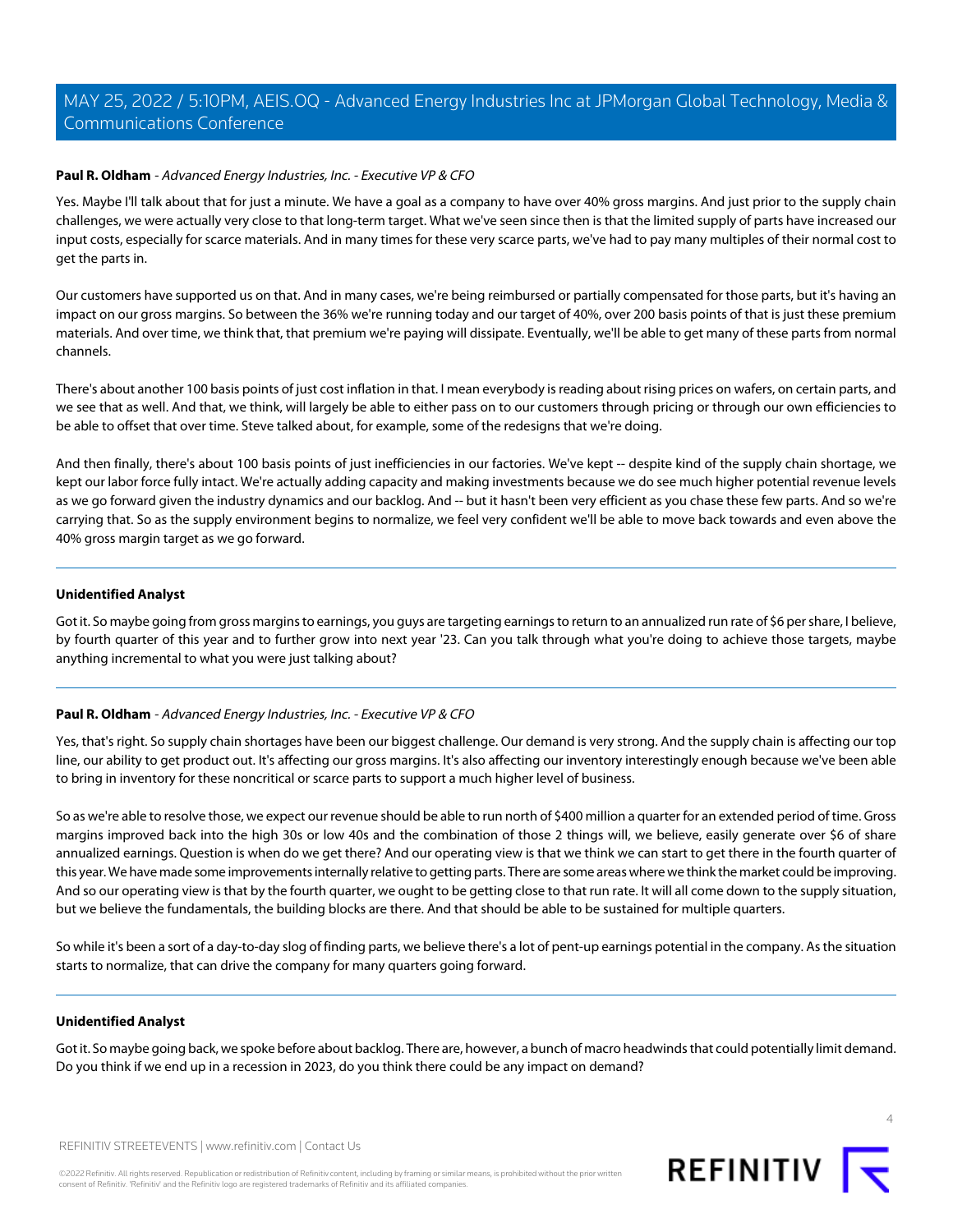# **Stephen D. Kelley** - Advanced Energy Industries, Inc. - President, CEO & Director

I think it's something we keep an eye on, but I think it's important to realize everything we do is business-to-business. And for our key markets, I'll just kind of run through each market and just explain how we see the dynamics moving forward.

In the semi equipment market, we sell to most of the major equipment makers, in particular, the ones that build plasma chambers, plasma etch, plasma deposition. And they see demand is up and to the right. They have a lot of delinquent backlog and their lead times are in excess of 1 year in many cases. So obviously, there's a demand. A big part of that equation is demand. But also, if there is a move to having each region of independent semiconductor capacity. So whether you're talking in the U.S., Europe, Japan, Korea, China, everyone wants their own semi infrastructure. And so that's layered over and above the demand picture. So I think the market is going to remain quite healthy for the foreseeable future.

The next 2 most important markets for us are industrial and medical, and we're seeing good signs in both markets. I think the industrial market underperformed a bit during the COVID period. That's starting to come back stronger. And the same story with medical. Medical, a lot of the elective procedures were deferred until after COVID. So we're seeing a surge in demand from medical equipment makers. So that's good.

I think in the other markets we sell to, obviously, the data center market is strong right now. Computing market is -- at least the part we sell into is strong. We don't sell into personal computers and phones. We're more in the infrastructure side of the business, and then we're seeing strong tailwinds in telecom based on 5G infrastructure build-out in North America.

### **Unidentified Analyst**

That's helpful. And you hit on my next question, which was you have these 4 major markets you addressed. In all of your marketing materials, your updates, you say you talk about you're #1 or #2 in each of those markets. So how do you think about allocating your time and resources to the different markets? And where do you plan to be more or less aggressive in terms of investing in growth?

# **Stephen D. Kelley** - Advanced Energy Industries, Inc. - President, CEO & Director

Yes. Clearly, our focus is on semiconductor, industrial, medical because nearly all the solutions we provide in those areas are sole-sourced solutions. They're a long-life cycle, they're differentiated and they're almost an annuity. And so that's where we're investing internally and also that's where we're looking externally as we look at our acquisition funnel, we're trying to make sure we stay focused on those 3 areas.

### **Unidentified Analyst**

So maybe this answer that exact -- answer this next question, but you guys have been a market leader on the semi side for a long time. How are you able to or plan to defend this position and continue to grow the business?

### **Stephen D. Kelley** - Advanced Energy Industries, Inc. - President, CEO & Director

So in semiconductor, we've done quite well in part of the market called conductor etch and a few other parts of the market. But there are other parts of the market where we have very small share. So that's where we're focused on gaining share. Remote plasma source is one of those submarkets. And then dielectric etch is another market, where we're not much of a factor where we think we can become a factor over the next few years based on new products we're developing. So those are organic growth opportunities for us. So I think between that and defending our conductor etch share, which is also a growth market, I think we have a very strong outlook in semi equipment in the coming years.



5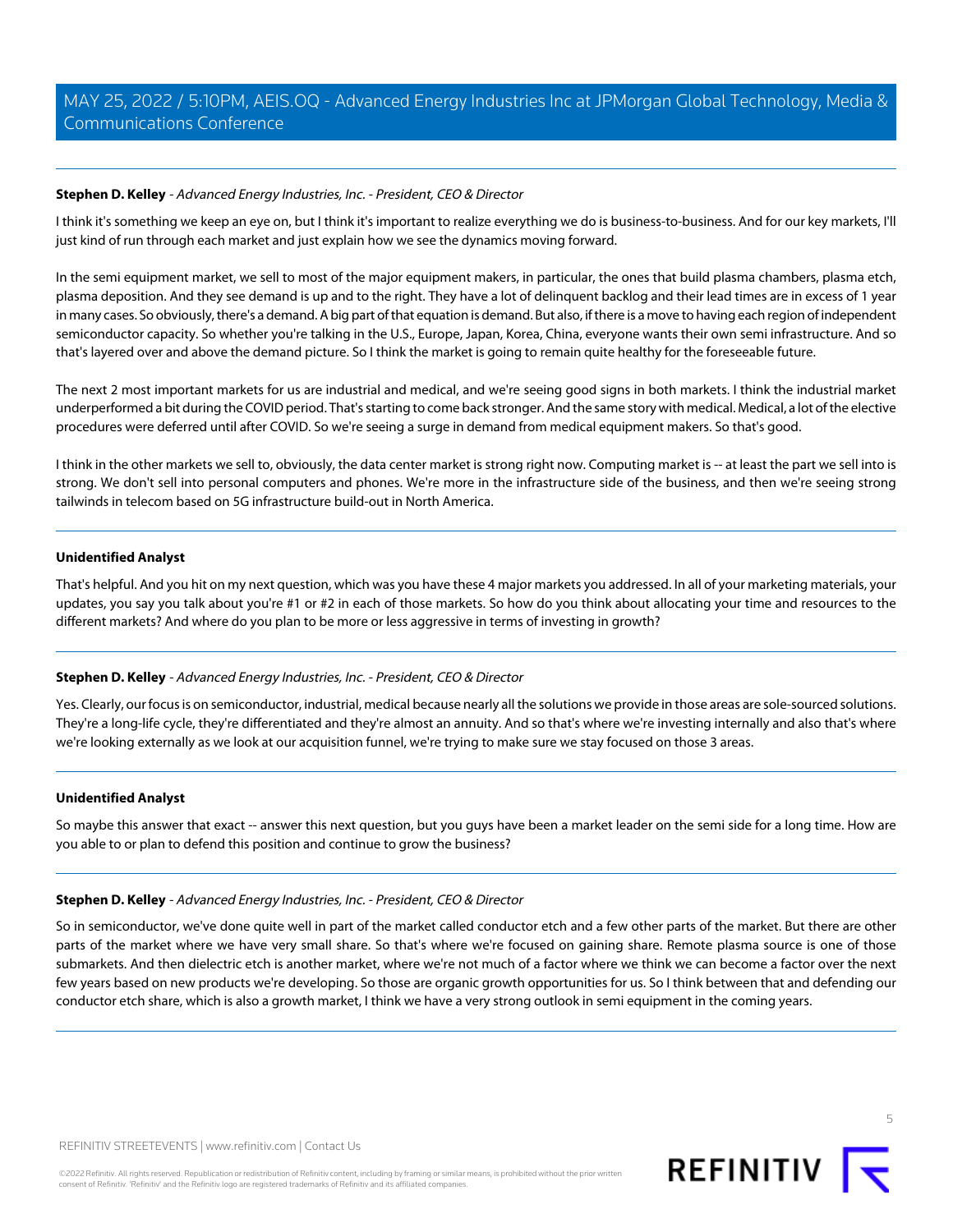# **Unidentified Analyst**

Got it. I mean, you also referenced potential M&A. You guys recently announced the SL Power deal, which seems to fit well with your strategy in Industrial & Medical. Can you talk a little bit more about that deal, including strategic rationale and any synergies you're expecting?

# **Stephen D. Kelley** - Advanced Energy Industries, Inc. - President, CEO & Director

Yes. So we recently purchased a company called SL Power, and SL Power has a long history in the industrial medical market. In fact, they've been around in one way, shape or form for 60 years. They have about \$66 million in revenue last year and 60% of it was into medical equipment customers. The other 40% was industrial and about 70% -- almost 75% of their revenue is coming from sole-source products. So it fits very squarely in our strategy of focus on industrial, medical and semiconductor.

They've got a great margin profile and they fit very nicely into Advanced Energy. So far, it's been a great integration, although we're in the early stages of it. We see a lot of potential to grow revenue because the 2 product portfolios, Advanced Energy and SL Powers are exclusive. There's very little overlap. And more importantly, SL Power is very strong at customers where Advanced Energy isn't. And so there's a lot of good cross-selling opportunities that are right in front of us.

### **Unidentified Analyst**

Maybe we go -- just since we're talking about M&A, can you talk a little bit higher level by your M&A philosophy in terms of continuing to focus on precision power and controls versus adding incremental products that maybe address a similar client base?

### **Stephen D. Kelley** - Advanced Energy Industries, Inc. - President, CEO & Director

Yes. So we're an active acquirer. We have quite a list of companies we've acquired over the years. Some have been tuck-ins. Some have been more transformative, like Artesyn;, which we did almost 3 years ago. I think SL Power is somewhere in between. Again, we're looking to stay focused on those key markets of industrial, medical and semiconductor equipment. We think we can leverage technologies across our portfolio. And we have a manufacturing base, which is really geared towards high mix, low volume. So we're geared towards flexibility and high quality for our customers. And so those types of acquisitions we're looking for is where we could add technologies, products and people who will complement our existing team and product line at Advanced Energy.

In addition to the power delivery systems, we also have been active in the sensing and control market because the critical sensing and control market also feeds into the performance of our power delivery systems. So the better job we do, sensing temperature and pressure and other key metrics, the more precise we can be when it comes to delivering the right amount of power at the right time.

### **Unidentified Analyst**

Everyone loves to talk about M&A, but obviously, organic growth is critical as well. How important is R&D and innovation in your business? Or especially in this competitive labor environment, are you able to attract the talent that you need to fuel that side of your business?

### **Stephen D. Kelley** - Advanced Energy Industries, Inc. - President, CEO & Director

Yes. I mean this is a competitive business. We have competitors out there, and we need to continue to innovate continuously. That's why we spend as much on R&D as we do. We are focused on hiring the highest quality engineers we could find, and that's the continuous message to the team. We do track our attrition and the attrition has been relatively low, well ahead of the benchmark. So I'm pleased with that. We are focused on retention, particularly of our key engineers. We're also focused on recruiting very high-quality people into the company. So right now, we have navigated through the COVID period, I think, very well as a company.

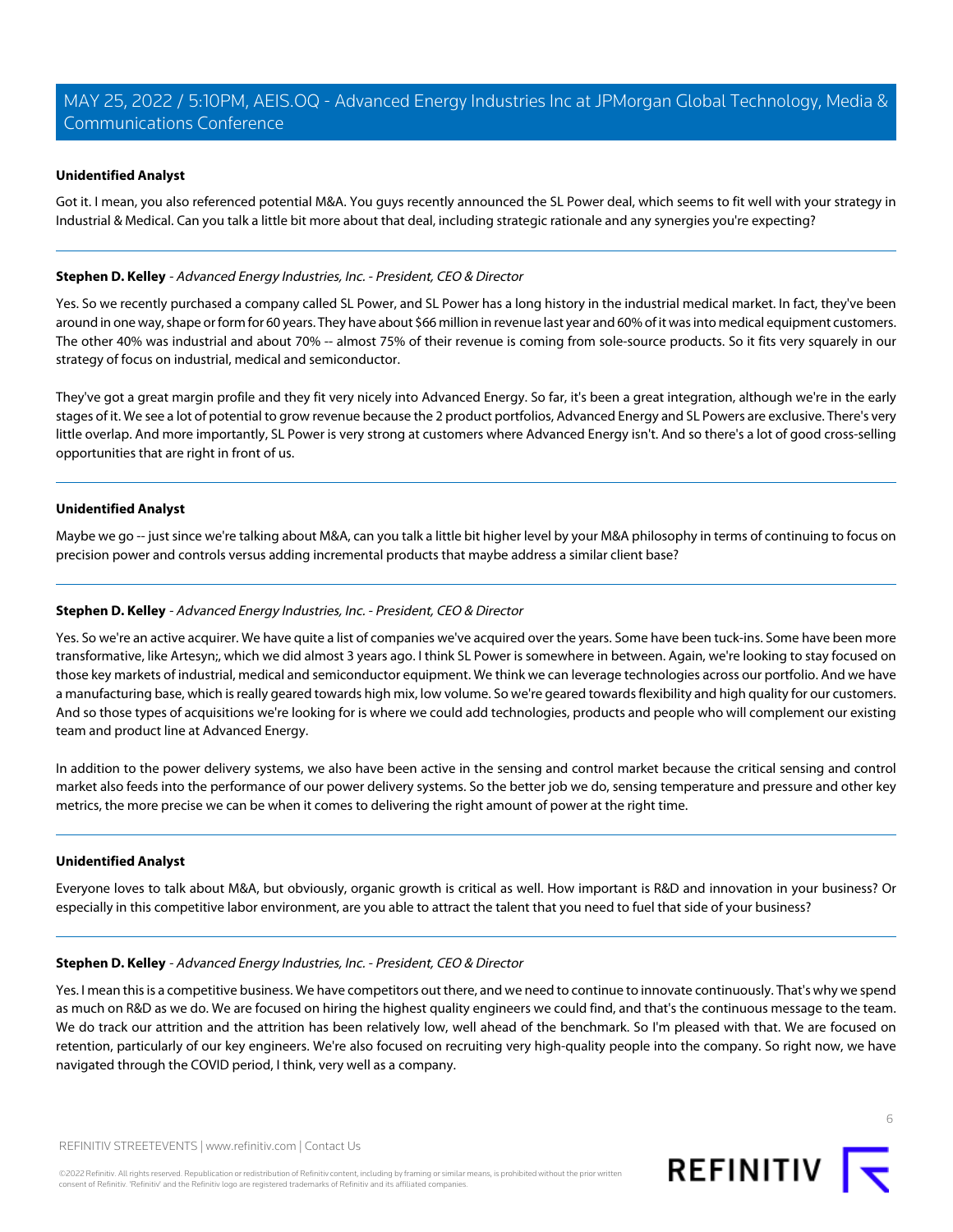### **Unidentified Analyst**

That's great. You mentioned competitors. I admittedly did get a question on the web portal saying you mentioned specifically, there are 1 or 2 competitors that are larger to you. Are you willing to share with them who you're referring to?

### **Stephen D. Kelley** - Advanced Energy Industries, Inc. - President, CEO & Director

Well, I think there's another competitor on the same scale, which is MKS, actually a local company here in Massachusetts. And they compete against us in the semiconductor space. I would say their focus is more on semiconductor as a market. Our focus is primarily on power as a market. So we take our power expertise and try to utilize it across multiple markets.

# **Unidentified Analyst**

Got it. All right. Switching directions a little bit, any update to your production capacity planning, including the Shenzhen exit?

### **Stephen D. Kelley** - Advanced Energy Industries, Inc. - President, CEO & Director

I can say that we are accelerating our investment in capacity. And so we're investing heavily in expanding capacity, our existing factory network. We're looking at building a new factory. In Shenzhen, we are originally scheduled to close that particular factory back mid-2021. We chose to keep it open through the end of this year, primarily because we need the capacity. So -- and it's really come in handy at Shenzhen and Malaysia, both producing semiconductor equipment products over the course of the last 2 years, has been absolutely critical. So we'll continue to invest heavily there so that we could have the best quality in the industry.

# **Unidentified Analyst**

And so maybe for those who don't know the background, where you mentioned the shift in capacity, where is that going from the Shenzhen exit?

### **Stephen D. Kelley** - Advanced Energy Industries, Inc. - President, CEO & Director

Yes. So we announced a few years ago that we were building a new factory in Penang, Malaysia. And so that was done. And now we're in the process of basically expanding the capacity in that factory. And so there's quite a bit of effort going there from an engineering, from a production standpoint and from an investment standpoint.

### **Unidentified Analyst**

Got it. Maybe this one is for Paul. Can you talk a little bit about your strategy for capital allocation?

# **Paul R. Oldham** - Advanced Energy Industries, Inc. - Executive VP & CFO

Sure. So first thing is the priority is on growth. So we've allocated roughly 75% of our capital resources to grow the company through smart M&A, through investments we need to make to grow organically, make sure we have the right infrastructure in place. If you look back over the last several years, we've deployed over \$700 million to M&A, all of which has helped grow the company. Everything we've acquired has been profitable and is performing better now than when we bought it. So we feel good about that track record. That will continue to be our priority.

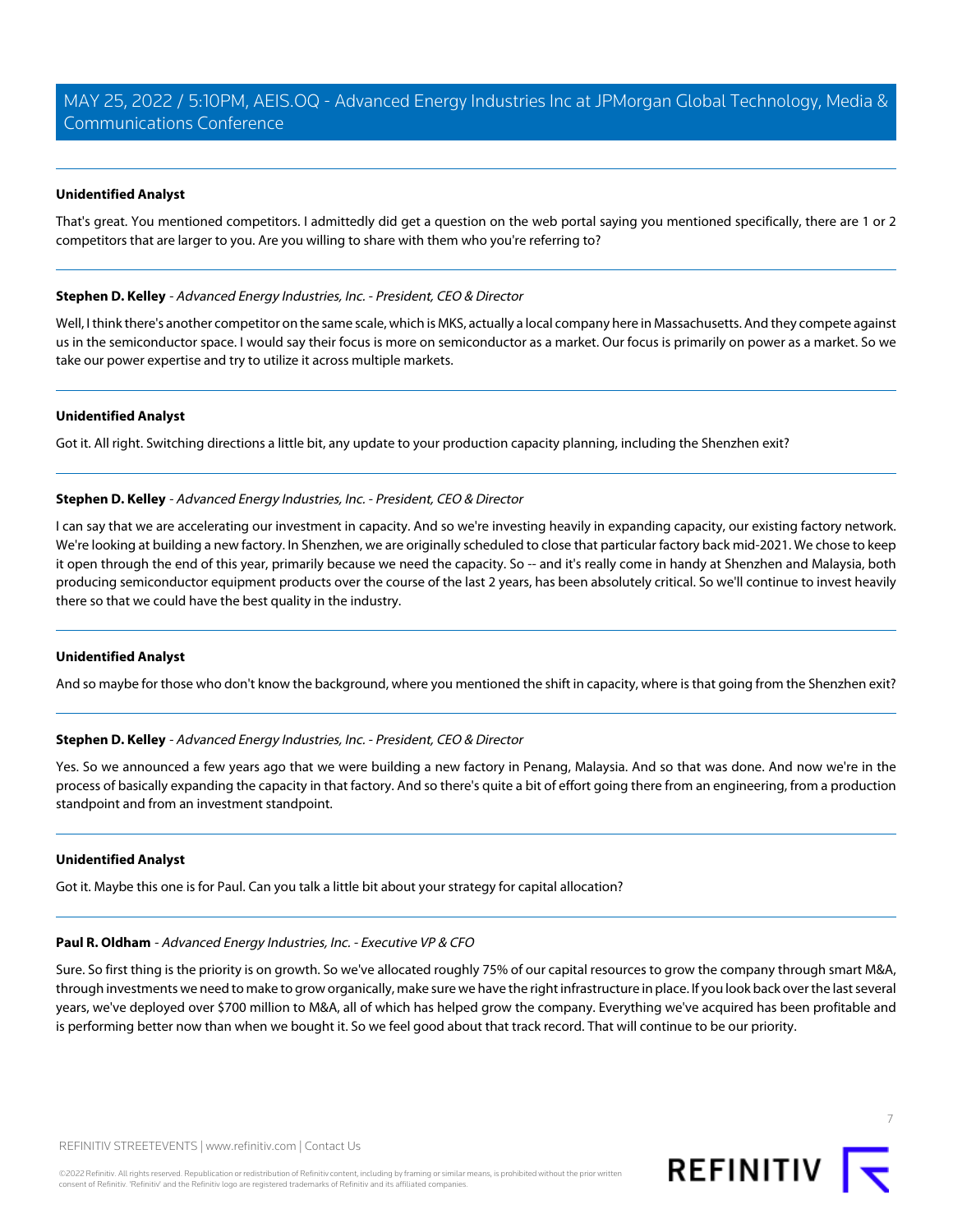But the balance, we do want to have a balanced plan to return cash to shareholders. So we do that through 2 things. First, a little over a year ago, we initiated a dividend. We paid \$0.10 per share per quarter. It's about -- it's a small yield of 50 basis point yield. But it's, I think, an important messaging around the quality of the company is we've got larger, really, very predictable cash flows in terms of staying positive through cycles and are more diversified. We think that's been an important element.

And then third, we have an opportunistic share repurchase program. The goal of that program is to offset dilution. But the fact is because the markets have been volatile, we've been able to buy quite a lot of shares as we've seen dips in the stock price. So -- for example, 2 years ago, we didn't buy any stock back. Last year, we bought back almost \$80 million worth of stock at pretty attractive prices.

We continue to buy some in the first quarter. So we do look every quarter at what our outlook is, on the economy, on the company, on the intrinsic value, what happened to be in the M&A pipeline or other cash requirements, and we'll put in place sort of a program to allow us to buy throughout the markets using a structured program. That served us pretty well as we've been able to reduce the share count over the last the 9 months or so pretty significantly.

### **Unidentified Analyst**

That's great. Maybe I'll pause really quickly, check the webcast. Does anyone have any questions before I kind of just keep rolling? We can just wait for the mic, sorry, real quick, to the webcast.

### **Unidentified Analyst**

You mentioned the secular trend in the wafer fab equipment market towards onshoring effectively. I'm wondering how long you think that can go on, considering at some point, there may be excess capacity and considering how much investment has increased in that market over the last 2 or 3 years.

# **Stephen D. Kelley** - Advanced Energy Industries, Inc. - President, CEO & Director

Yes. I think building wafer fab capacity is a multiyear endeavor, right? And so I think it can go on for quite some time. It's hard to specify exactly how many years, but I would estimate somewhere in the next 3 to 6 years, you'll see a buildout across the world. There's always a question about at what rate will the capacity get build out, but I think there's a serious effort in the regions I mentioned to make sure they have self-sufficiency in semiconductors.

# **Unidentified Analyst**

Might there be excess capacity sometime soon because of such significant increase in investment?

### **Stephen D. Kelley** - Advanced Energy Industries, Inc. - President, CEO & Director

I think at some point, there'll be excess capacity. I don't think it's going to be some time soon, though. I think it's going to take some time for this capacity to come online. So I think it's some years away before we hit an excess capacity situation.

### **Unidentified Analyst**

Maybe to that point, too, I mean, how -- just thinking about that question, building new capacity, but what's in terms of the long-term relationships with some of your customers? I mean I assume you can rely on R&R as well. I mean this isn't just new-built factories, so there's some longevity and replacement cycle, et cetera.

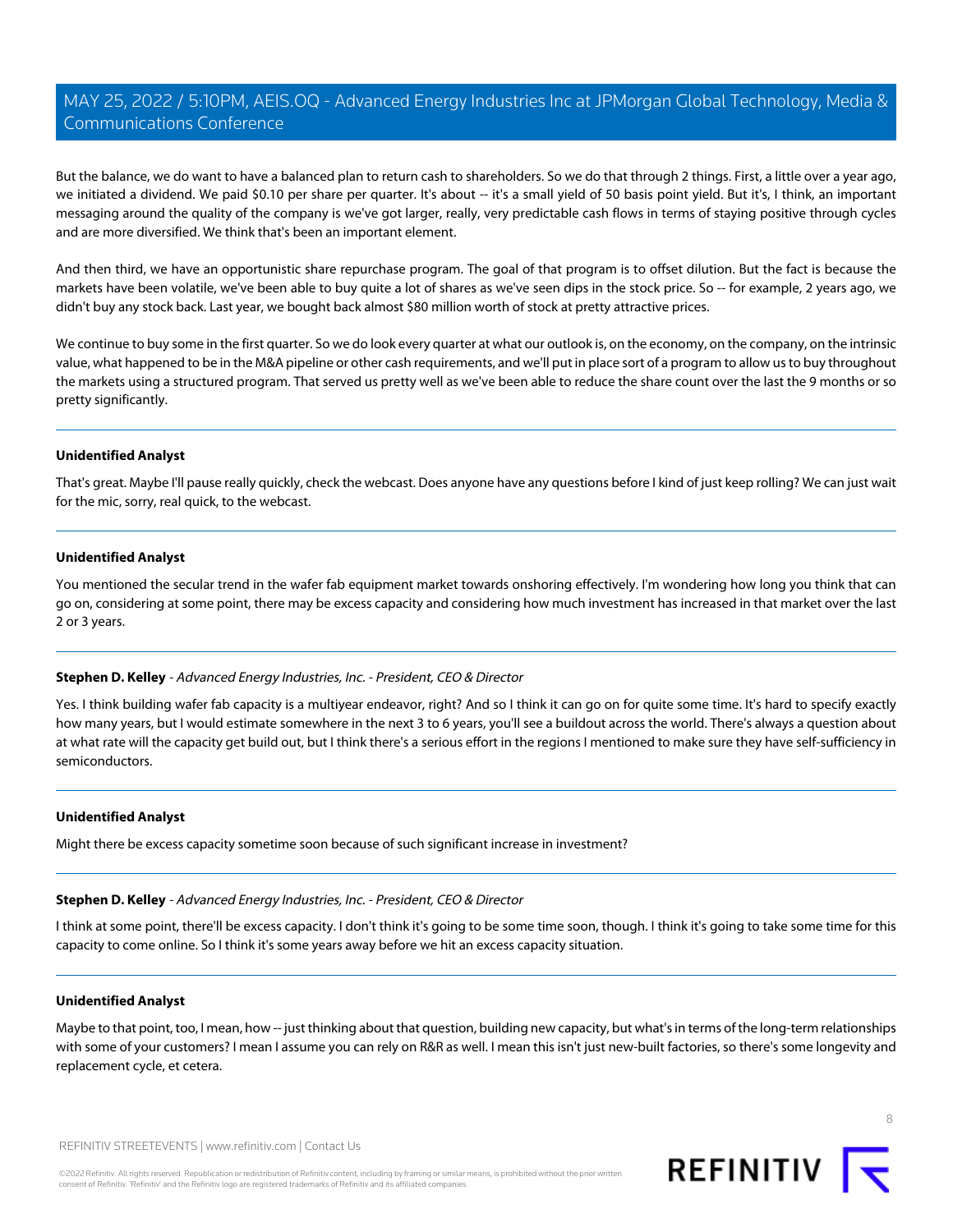# **Stephen D. Kelley** - Advanced Energy Industries, Inc. - President, CEO & Director

Yes. I mean I think there's a lot of replacement going on in the business and upgrades. And so we sell into all types of wafer fab environments. So we go into trailing edge as well as the leading-edge fabs, and both markets are very strong and they have been for quite some time. And as you're reading, there's still quite a bit of pent-up demand in the trailing edge technologies. And I think that's yet another factor that argues in favor of a continued growth cycle for semiconductor equipment companies.

### **Unidentified Analyst**

And maybe going back to it, I mean, there's been a lot of positive talk today. What kind of keeps you up at night? Is there anything about the business that you could view as an existential risk?

### **Stephen D. Kelley** - Advanced Energy Industries, Inc. - President, CEO & Director

Any existential risk? Yes. I don't see anything right in front of me, to tell you the truth. I think it's a solid business because we're operating in a number of markets right now. So obviously, semi equipment is our biggest market. But roughly half our business is in other markets. And so I think we've spread our risk across multiple markets and the fact that we have 70% of our revenue coming from sole-source products means that we have a very solid foundation.

So the objective we have is to continue moving that percentage up to operate the company above 40% gross margin in good times and bad times. And so I think from a revenue foundation standpoint as well as from a financial standpoint, Advanced Energy is a very, very solid company.

### **Unidentified Analyst**

Do you have a view on that like mix shift? I mean maybe not a precise data point, but where you feel most comfortable in terms of semis versus industrial, medical and other businesses?

# **Stephen D. Kelley** - Advanced Energy Industries, Inc. - President, CEO & Director

I don't have a target mix. I'm hoping that we could continue to grow both sides of the business at an equal rate. So I'm pretty comfortable with 50-50. But again, all businesses have cycles. The semi cycle has tended to be a little more pronounced than other areas of the industry. So it's good to have some balance.

### **Unidentified Analyst**

We spent a lot of time talking about semis. Any strategies in particular with regard to Industrial & Medical? I mean we talked about some of them in the context of SL Power, but...

### **Stephen D. Kelley** - Advanced Energy Industries, Inc. - President, CEO & Director

Yes. Industrial & Medical is an interesting market because many of the customers we sell to are small and medium sized. So it does require a substantial engineering resource, particularly in the field. We have salespeople, we have channel partners and we have field application engineers. And those people are critical to securing new design wins with this very large customer base. And so our strategy is basically to focus more than half our sales force exclusively on Industrial & Medical. And the other part of our strategy is to shift more engineers into the Industrial & Medical segments, which we've already done. And it's already starting to pay off for us.



 $\circ$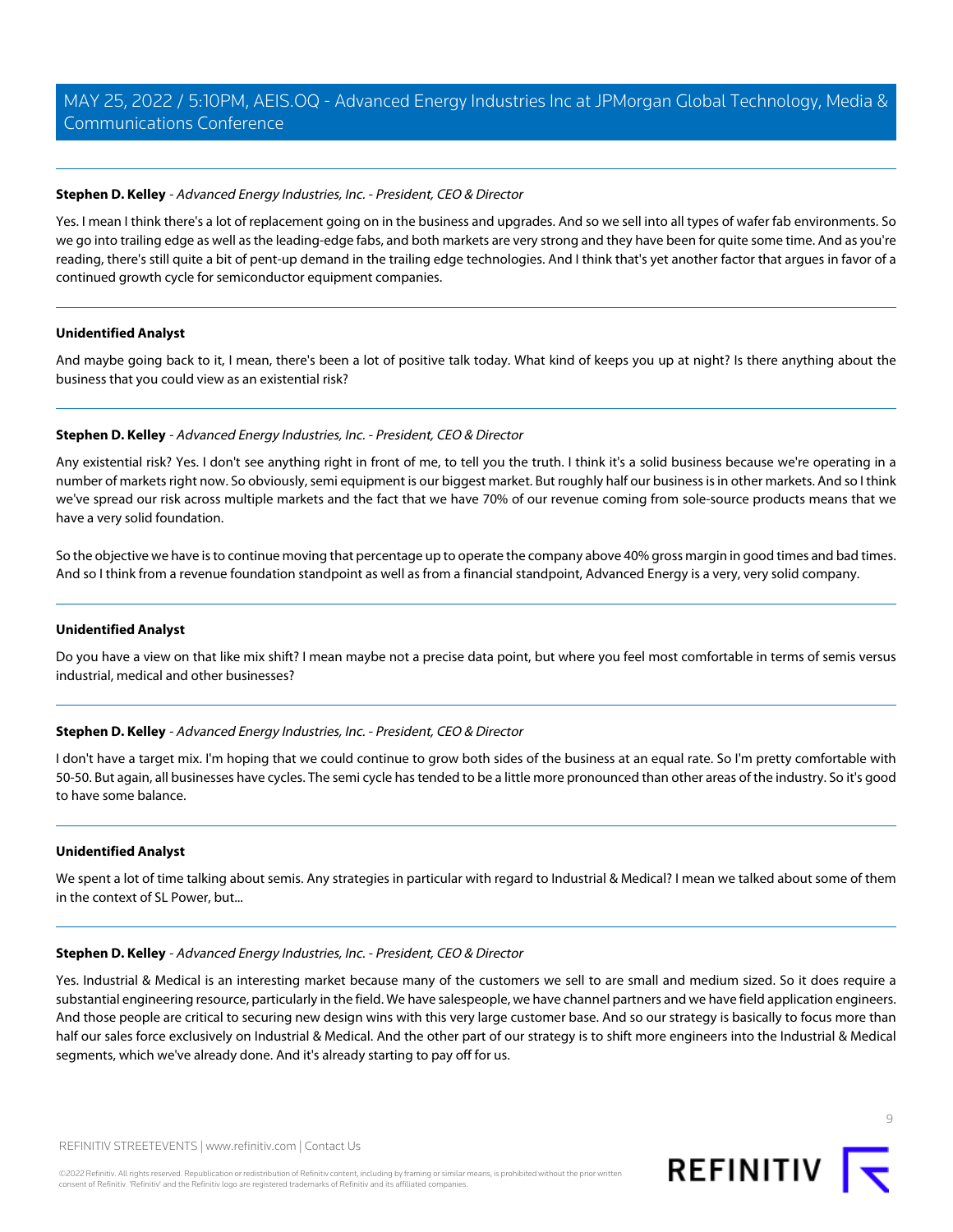We're seeing a lot more opportunities, and we expect to see our new product revenue go up quite significantly in the coming years. In addition to that, we also look at inorganic ways to grow and SL Power is an example of that. I think there are other opportunities to buy companies in the space that will accelerate our growth.

### **Unidentified Analyst**

And is that -- you mentioned SL Power like one of the reasons that was great is you cover this client, they cover this client. Is it more of that, again, really focusing on subsectors within Industrial and Power, just finding that different client mix? Or is it even expanding outside into new areas?

### **Stephen D. Kelley** - Advanced Energy Industries, Inc. - President, CEO & Director

Yes. I think both markets are big, Industrial & Medical, I mean a lot bigger than what our revenue is. So I think there's a lot of opportunity for growth. And I think the customers in this space, the ones we talk to are really are looking for a reliable supplier with high technology. Somebody is going to be around 10, 20, 30 years from now. The guaranteed support, and we'll continue innovating so we can keep them ahead of the curve.

The other thing that we offer, which I think is a very nice capability as we have a worldwide network of service centers, and so these are centers where people could send back Advanced Energy's power delivery systems for maintenance, for upgrades, for calibration. And this is a pretty significant part of our business now, but it's also a very nice feature for our customers.

### **Unidentified Analyst**

That's great. Yes, real service there. To that point, you were just talking about how Industrial & Medical is so broad, and I'm just thinking in my head, it's probably difficult to define. But do you think of -- do you have a view on market share, current and targeted? Or is it just too difficult of a market to define?

# **Stephen D. Kelley** - Advanced Energy Industries, Inc. - President, CEO & Director

Well, the good news is we only have single-digit Industrial & Medical market share. And so there's a lot of room in front of us to grow. So once we get into the double digits, into the 20%, 30% area, then we'll start thinking about a target. But right now, there's a lot of fertile ground for us that we need to go after.

### **Unidentified Analyst**

Great. Take it. Yes. We got -- sorry to make you wait for the mic.

### **Unidentified Analyst**

You mentioned new products that will be significant, can you just give an example of what that might be?

# **Stephen D. Kelley** - Advanced Energy Industries, Inc. - President, CEO & Director

Any particular market or...



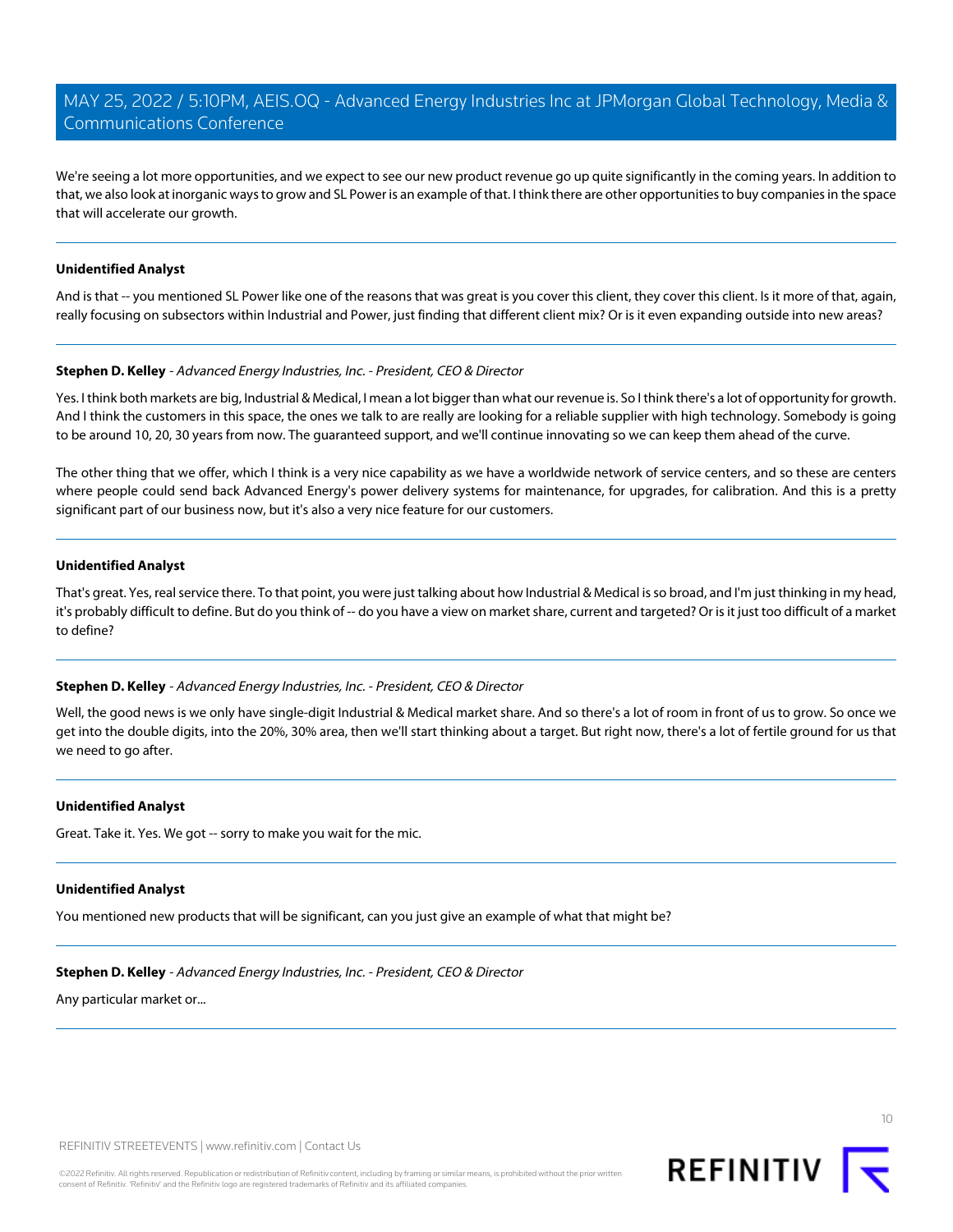### **Unidentified Analyst**

Well, maybe just in semiconductor, your choice, but maybe semiconductor would be a good place to start.

### **Stephen D. Kelley** - Advanced Energy Industries, Inc. - President, CEO & Director

Yes. So we have launched a couple of new products recently, one which we call MAXstream, which is to address one of the underserved markets, which is remote plasma source. And that's being evaluated favorably by a number of customers as we speak. And the other one is called eVoS, and this is for the dielectric etch market, where we have very limited participation today. And that's a -- it's a new technology concept, which we think will gain some traction in the semi equipment market.

But the thing about the semi equipment market is it does take time to turn the interest and design win into revenue. Usually, it's a matter of years. But once you get in there, it's an annuity for quite some time. So you have to be a little patient in our business.

### **Unidentified Analyst**

So your major customers in semiconductors have been speaking of higher capital intensity in the industry as a tailwind. I wonder how that translates for you in your business.

### **Stephen D. Kelley** - Advanced Energy Industries, Inc. - President, CEO & Director

Yes. So I think the question is about high capital intensity and how that helps out our customers. So for us, again, we're focused primarily on plasma chambers. So as wafer fabs install more plasma etch capability, plasma deposition capability, atomic layer deposition, et cetera, et cetera. Anything with a plasma chamber, that's good for us because each of those chambers needs specialty power, which is our business.

### **Unidentified Analyst**

Maybe just -- well, anyone else before I launch into one more. And then maybe going back to the question on new products, how do you -- are these generally kind of internally developed via R&D? Or are you responding to customer requests? How does that -- how do those new products come about or both?

# **Stephen D. Kelley** - Advanced Energy Industries, Inc. - President, CEO & Director

It's a combination of both. Our customers have specific needs. They tend to be shorter term, quite frankly. And so we have to balance the short term with the medium to long term. And so we have a team of technologists who are focusing on 3, 5, 7 years out, and those are the folks that are developing disruptive technologies essentially. And that enables products like the ones I just mentioned, like MAXstream and eVoS, where we have something different and we think it's something that customers can take advantage of to improve their productivity and lower their costs.

### **Unidentified Analyst**

All right. Well, we're down to our last minute. So any important takeaways for the investors in the room?

### **Paul R. Oldham** - Advanced Energy Industries, Inc. - Executive VP & CFO

I guess one takeaway is, look, we have a strong position in the market. The markets we're in have good structural dynamics that are driving demand and the primary operational factor we have today is supply constraints. And so as these supply trends begin to normalize, we think there's significant pent-up earnings potential in the company. We've demonstrated that the last couple of quarters when we've gotten parts.